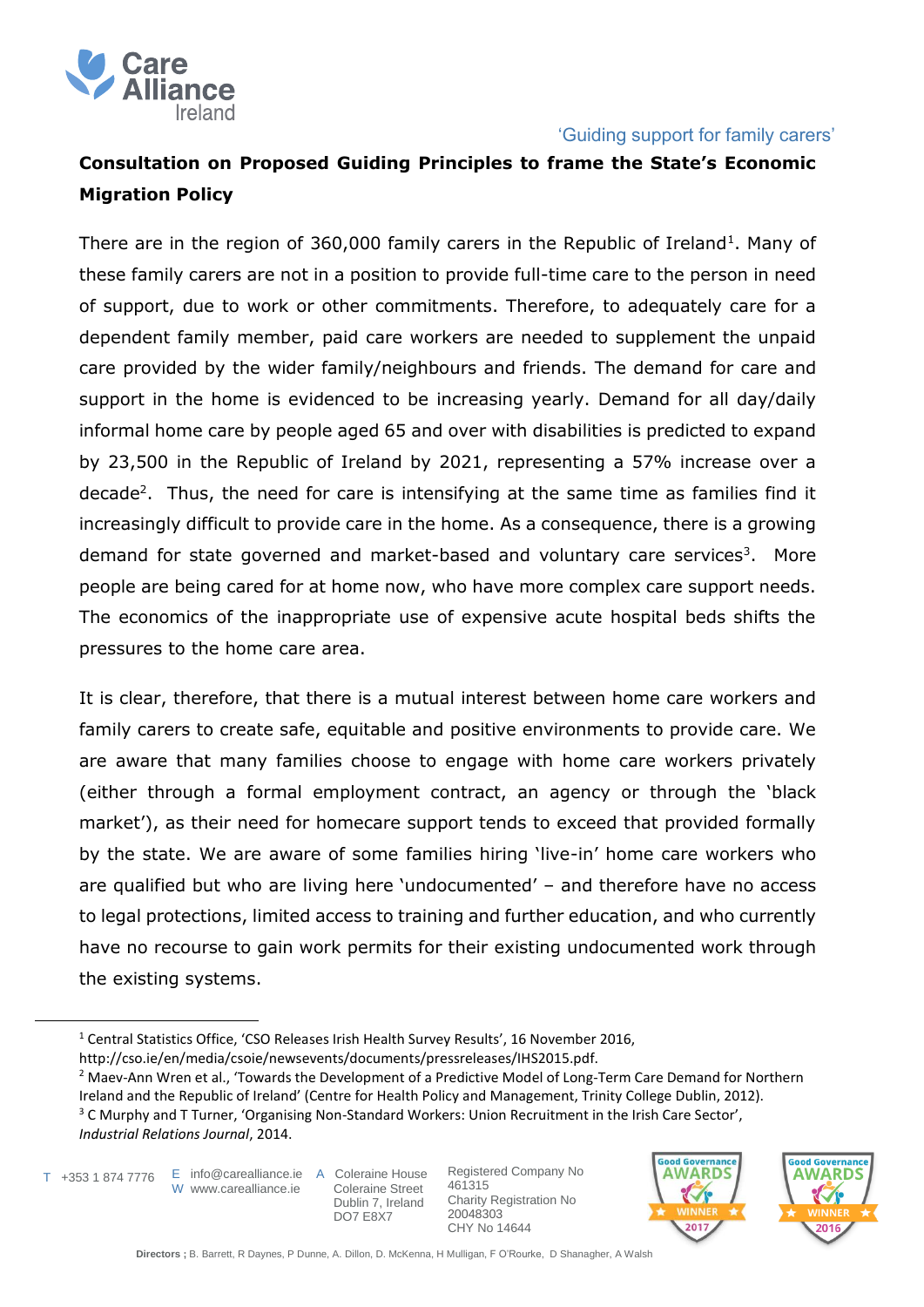

This submission raises three points which need to be addressed by the Departments proposed Guiding Principles to frame the State's Economic Migration Policy. This should not be seen as an exhaustive list of concerns, nor as being representative of a collective opinion of the membership of Care Alliance Ireland. We anticipate that a number of our member organisations will make their own submissions on this topic.

# **1) Need to focus on social and health benefits of migrant workers**

We are disappointed that the core focus of the guiding principles continually refer in a linear and narrow quantitative way when reviewing the economic impact of incoming migrant workers. Whilst this is an important factor in deciding upon migrant worker strategy, it should not be the sole marker. As mentioned above, the demand for care in the home is increasing steadily with our ageing population. Having readily available care workers to provide quality, skilled and compassionate care is a critical component of a well-functioning liberal democracy with a welfare state model approach to society's well-being. Furthermore, their availability to provide the care work often enables the family members of working age (in particular women) to remain in the paid workforce, generally on wages significantly above the average wage. The reality accross the globe is that in relatively wealthy countries, foreign care workers are relied upon significantly to provide care. Whilst EEA labour is likely to continue to play a key role in care worker availability, we also need to be open to facilitating more non-EEA labour to provide an increasing level of that care. The ageing demographics of the three key 'labour source' countries named in the departments document, namely Poland, Lithuania and Romania are not conducive to a significant and consistent long-term supply of care workers.

Family carers are at heightened risk for experiencing poor mental and physical health, loneliness, social isolation, broken sleep and other challenges in comparison to members of the general population. Having access to qualified, documented home care workers in the private or public home care system can go some distance to alleviate these challenges. The benefits of having access to these services cannot be overstated.

W www.carealliance.ie

T +353 1 874 7776 E info@carealliance.ie A Coleraine House Coleraine Street Dublin 7, Ireland DO7 E8X7



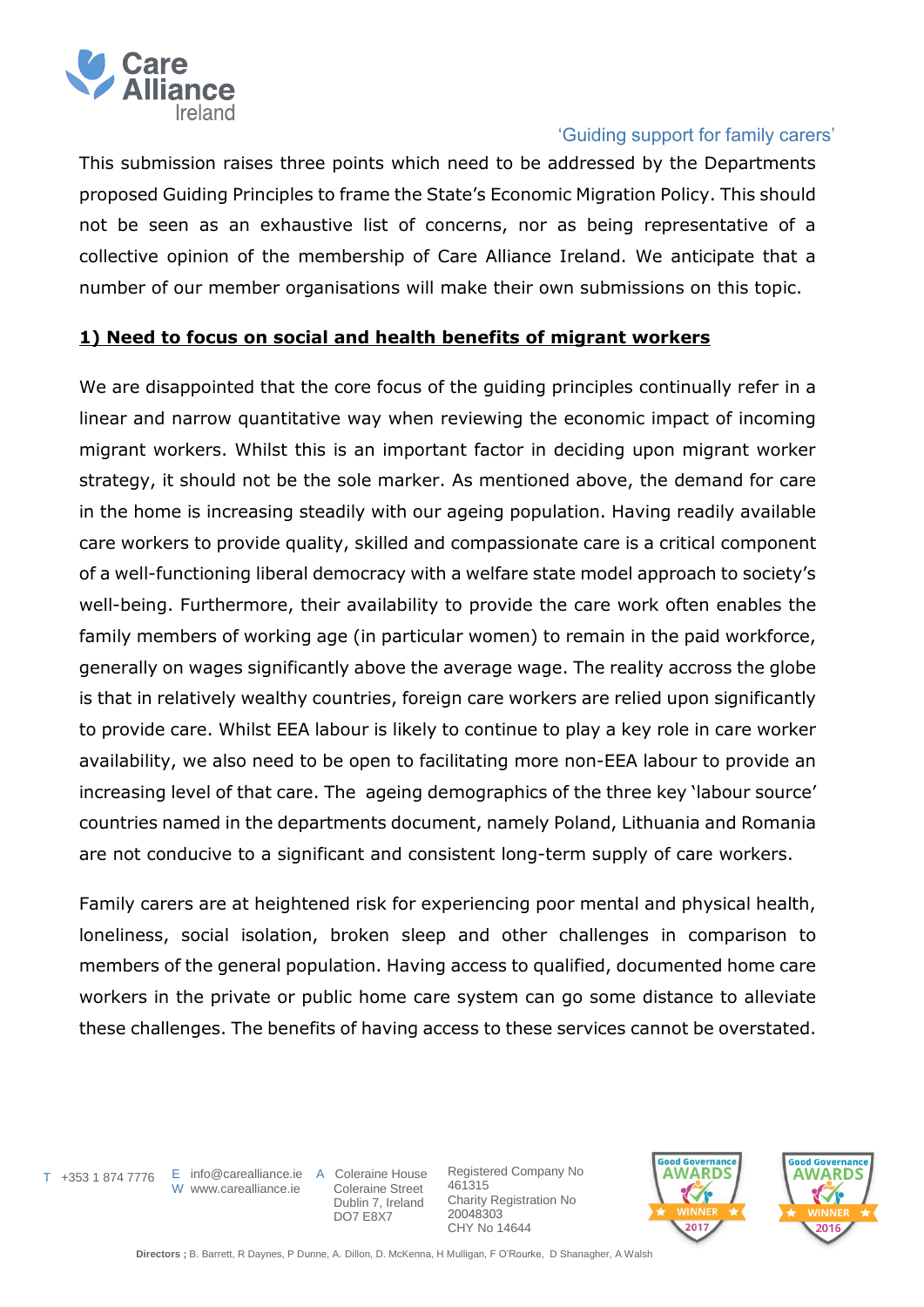

### **2) Migrant home care workers and family carers**

Following from the above point, the relationship between family carers and home care workers is a critically important one. Family carers wish to be able to access the extra care and support that their family member requires, and to do so safely and with the security of knowing that the home care worker will available with consistency.

Various enablers to quality relationships between home care support workers and family members have been identified, including, but not limited to: common goals; spending time together; continuity; honest communication; mutual respect; compassion; friendliness; reciprocity; and shared values. Conversely, numerous barriers to positive relationships between home care support workers and family members have also been identified, including, but not limited to: lack of contact; disregard for expertise; unrealistic expectations; and the structure and approaches of associated professional services<sup>4</sup>. It is clear to see that continuing to unnecessarily put barriers in the way of cultivating strong, mutually respectful relationships between migrant home care workers in particular is not going to benefit those in need of care, and their families and loved ones.

#### **3) Access to work permits for migrant home care workers**

A major point of concern for Care Alliance Ireland is the continual refusal to open up the work permits scheme to home care workers themselves. The scheme for work permits continues to be 'employer-led', which cuts out a large section of those family carers seeking to employ a home care worker to provide care in the home independently of organisations. We are aware of many individual family carers who are forced into the 'black market' of accessing care workers for their family members. This in turn disbars them from accessing such schemes as tax relief for monies paid for home care.

 $\overline{a}$ 

 Coleraine Street Dublin 7, Ireland DO7 E8X7





<sup>4</sup> Care Alliance Ireland, 'Literature Review on the Relationship between Family Carers and Home Care Support Workers', 2014.